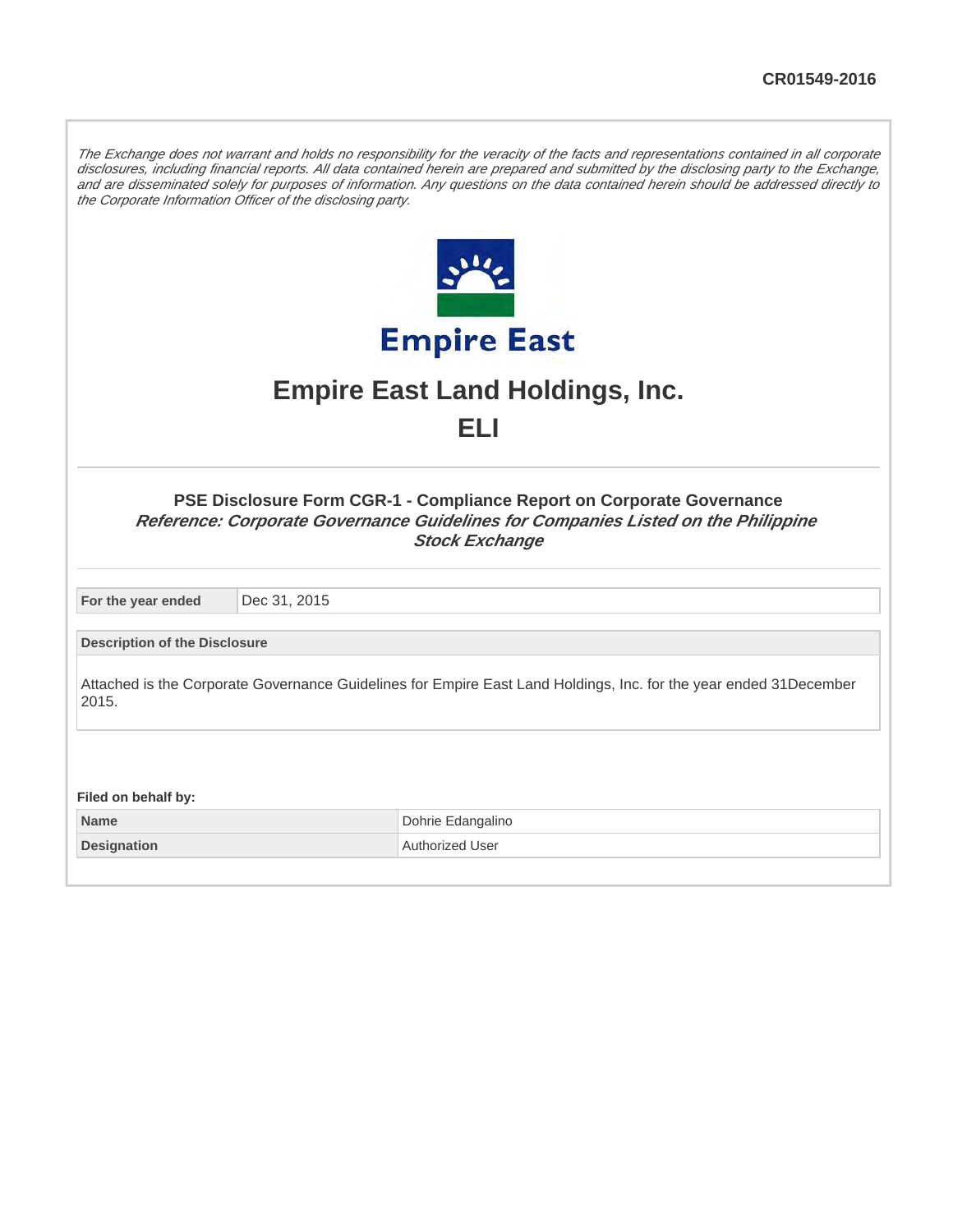

•

 $\sim$   $\,$  M  $\,$ 

# THE PHILIPPINE STOCK EXCHANGE, INC.

# Corporate Governance Guidelines

## for

# EMPIRE EAST LAND HOLDINGS, INC.

March 15, 2016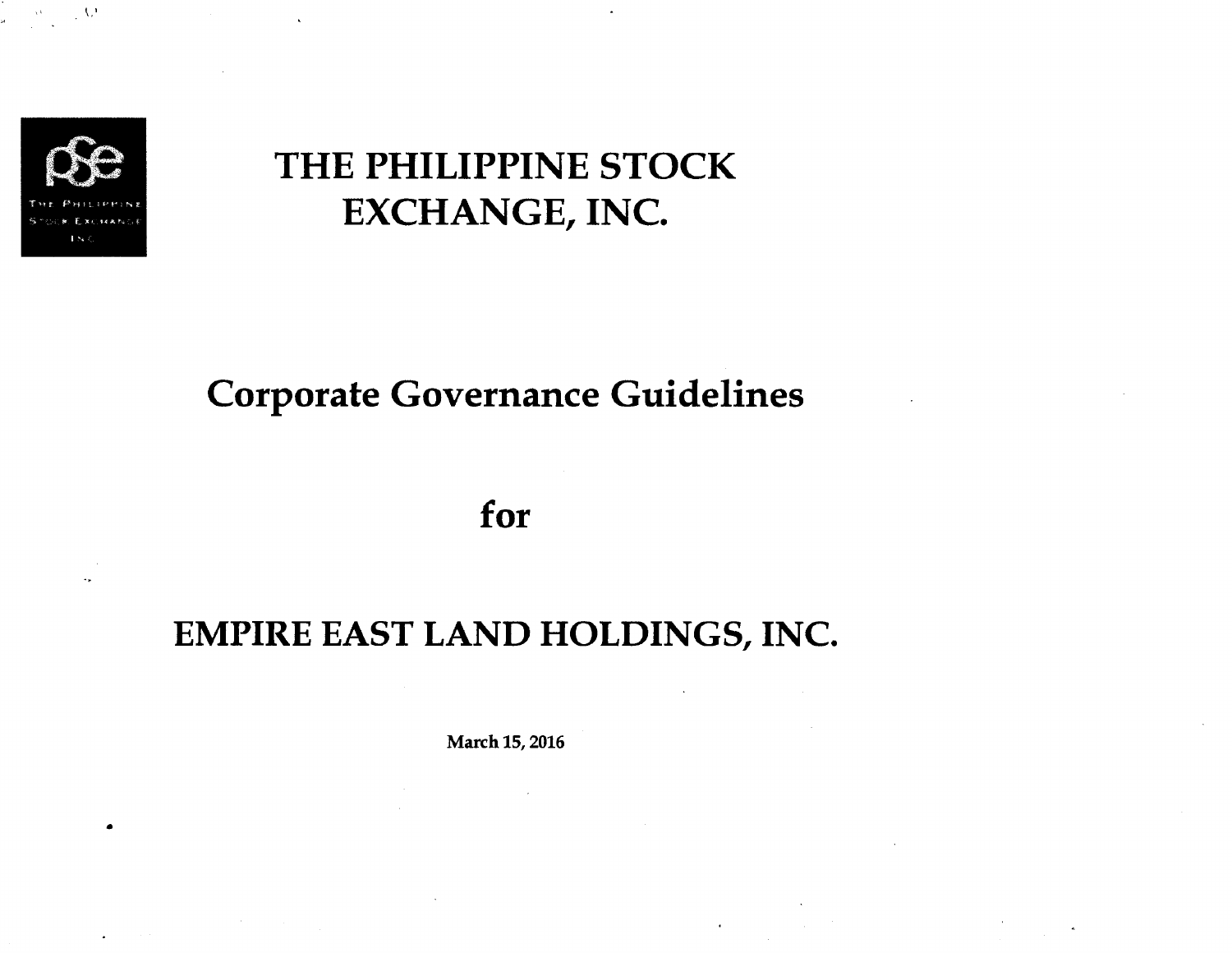Company Name: Empire East land Holdings, Inc.

(,'

 $\alpha\delta$ 

I

## Date: March 15, 2016

|       |                                                                                                                                                                                                      | <b>COMPLY</b> | <b>EXPLAIN</b>                                                                                                                                                                                                                                                    |
|-------|------------------------------------------------------------------------------------------------------------------------------------------------------------------------------------------------------|---------------|-------------------------------------------------------------------------------------------------------------------------------------------------------------------------------------------------------------------------------------------------------------------|
|       | <b>Guideline No. 1:</b>                                                                                                                                                                              |               |                                                                                                                                                                                                                                                                   |
|       | DEVELOPS AND EXECUTES A SOUND BUSINESS STRATEGY                                                                                                                                                      |               |                                                                                                                                                                                                                                                                   |
| 1.1   | Have a clearly defined vision, mission and core values.                                                                                                                                              | ✓             |                                                                                                                                                                                                                                                                   |
| $1.2$ | Have a well developed business strategy.                                                                                                                                                             | ✓             |                                                                                                                                                                                                                                                                   |
| 1.3   | Have a strategy execution process that facilitates effective performance management, and                                                                                                             |               |                                                                                                                                                                                                                                                                   |
|       | is attuned to the company's business environment, management style and culture.                                                                                                                      | ✓             |                                                                                                                                                                                                                                                                   |
| 1.4   | Have its board continually engaged in discussions of strategic business issues.                                                                                                                      | ✓             |                                                                                                                                                                                                                                                                   |
|       | <b>Guideline No. 2:</b>                                                                                                                                                                              |               |                                                                                                                                                                                                                                                                   |
|       | <b>ESTABLISHES A WELL-STRUCTURED AND FUNCTIONING BOARD</b>                                                                                                                                           |               |                                                                                                                                                                                                                                                                   |
| 2.1.  | Have a board composed of directors of proven competence and integrity.                                                                                                                               | ✓             |                                                                                                                                                                                                                                                                   |
| 2.2.  | Be led by a chairman who shall ensure that the board functions in an effective and collegial                                                                                                         |               |                                                                                                                                                                                                                                                                   |
|       | manner.                                                                                                                                                                                              | ✓             |                                                                                                                                                                                                                                                                   |
| 2.3   | Have at least three (3) or thirty percent (30%) of its directors as independent directors.                                                                                                           | X             | In compliance with the Securities Regulation Code and<br>SEC Memorandum Circular No. 6, Series of 2009, the<br>Company has two (2) independent directors out of<br>seven (7) directors.                                                                           |
| 2.4   | Have in place written manuals, guidelines and issuances that outline procedures and<br>processes.                                                                                                    | ✓             |                                                                                                                                                                                                                                                                   |
| 2.5   | Have Audit, Risk, Governance and Nomination & Election Committees of the board.                                                                                                                      | ✓             | The Company has an Audit Committee, a Nomination<br>Committee and a Compensation and Remuneration<br>Committee. The Audit Committee provides oversight<br>over the management of credit, market, liquidity,<br>operational, legal and other risks of the Company. |
| 2.6   | Have its Chairman and CEO positions held separately by individuals who are not related to<br>each other.                                                                                             | ✓             |                                                                                                                                                                                                                                                                   |
| 2.7   | Have a director nomination and election process that ensures that all shareholders are<br>given the opportunity to nominate and elect directors individually based on the number of<br>shares voted. | ✓             |                                                                                                                                                                                                                                                                   |
| 2.8   | Have in place a formal board and director development program.                                                                                                                                       | ✓             |                                                                                                                                                                                                                                                                   |
| 2.9   | Have a corporate secretary.                                                                                                                                                                          | ✓             |                                                                                                                                                                                                                                                                   |
| 2.10  | Have no shareholder agreements, by-laws provisions, or other arrangements that                                                                                                                       | ✓             |                                                                                                                                                                                                                                                                   |

 $\ddot{\phantom{a}}$ 

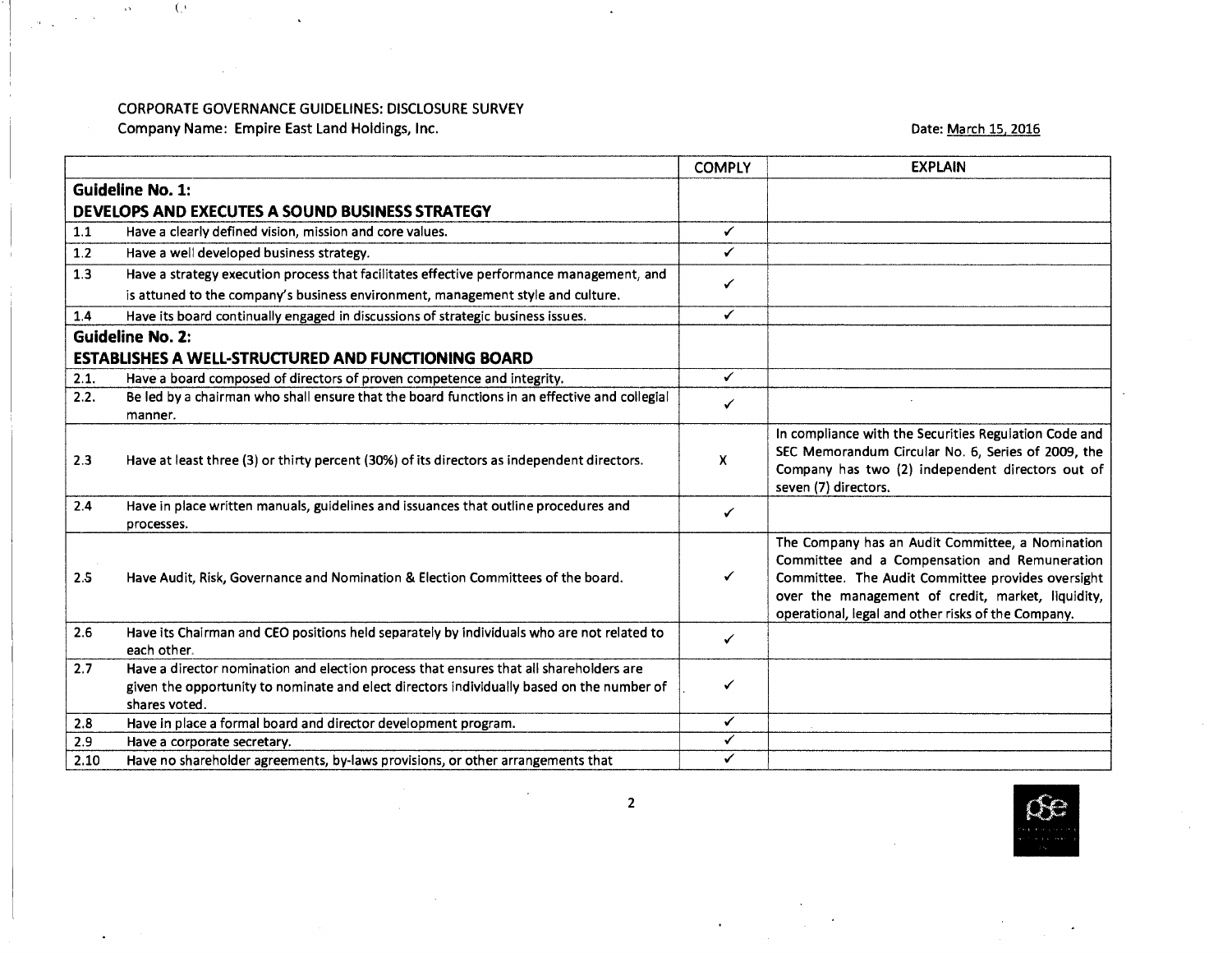$\ddot{\phantom{0}}$ 

Company Name: Empire East Land Holdings, Inc.

 $\sim$ 

t'

 $\rightarrow$ 

 $\alpha$  ,  $\beta$ 

Date: March 15, 2016

| constrains the directors' ability to vote independently.                                                                                                                                                                                                                           |              |                                                                                  |
|------------------------------------------------------------------------------------------------------------------------------------------------------------------------------------------------------------------------------------------------------------------------------------|--------------|----------------------------------------------------------------------------------|
| <b>Guideline No. 3:</b>                                                                                                                                                                                                                                                            |              |                                                                                  |
| MAINTAINS A ROBUST INTERNAL AUDIT AND CONTROL SYSTEM                                                                                                                                                                                                                               |              |                                                                                  |
| Establish the internal audit function as a separate unit in the company which would be<br>3.1<br>overseen at the Board level.                                                                                                                                                      | ✓            |                                                                                  |
| Have a comprehensive enterprise-wide compliance program that is annually reviewed.<br>3.2                                                                                                                                                                                          | ✓            |                                                                                  |
| Institutionalize quality service programs for the internal audit function.<br>3.3                                                                                                                                                                                                  | ✓            |                                                                                  |
| Have in place a mechanism that allows employees, suppliers and other stakeholders to<br>3.4<br>raise valid issues.                                                                                                                                                                 | ✓            |                                                                                  |
| Have the Chief Executive Officer and Chief Audit Executive attest in writing, at least<br>3.5<br>annually, that a sound internal audit, control and compliance system is in place and<br>working effectively.                                                                      | ✓            |                                                                                  |
| <b>Guideline No. 4:</b>                                                                                                                                                                                                                                                            |              |                                                                                  |
| RECOGNIZES AND MANAGES ITS ENTERPRISE RISKS                                                                                                                                                                                                                                        |              |                                                                                  |
| Have its board oversee the company's risk management function.<br>4.1                                                                                                                                                                                                              | $\checkmark$ |                                                                                  |
| Have a formal risk management policy that guides the company's risk management and<br>4.2<br>compliance processes and procedures.                                                                                                                                                  | ✓            |                                                                                  |
| Design and undertake its Enterprise Risk Management (ERM) activities on the basis of, or in<br>4.3<br>accordance with, internationally recognized frameworks such as but not limited to, COSO,<br>(The Committee of Sponsoring Organizations of the Treadway Commission) I and II. | ✓            |                                                                                  |
| Have a unit at the management level, headed by a Risk Management Officer (RMO).<br>4.4 <sub>7</sub>                                                                                                                                                                                | x            | Risk management functions are performed by the<br>Company's Internal Audit unit. |
| Disclose sufficient information about its risk management procedures and processes as<br>4.5<br>well as the key risks the company is currently facing including how these are being<br>managed.                                                                                    | ✓            |                                                                                  |
| Seek external technical support in risk management when such competence is not<br>4.6<br>available internally.                                                                                                                                                                     | ✓            |                                                                                  |
| <b>Guideline No. 5:</b>                                                                                                                                                                                                                                                            |              |                                                                                  |
| <b>ENSURES THE INTEGRITY OF FINANCIAL REPORTS AS WELL AS ITS EXTERNAL</b>                                                                                                                                                                                                          |              |                                                                                  |
| <b>AUDITING FUNCTION</b>                                                                                                                                                                                                                                                           |              |                                                                                  |



 $\bullet$ 

 $\sim 10$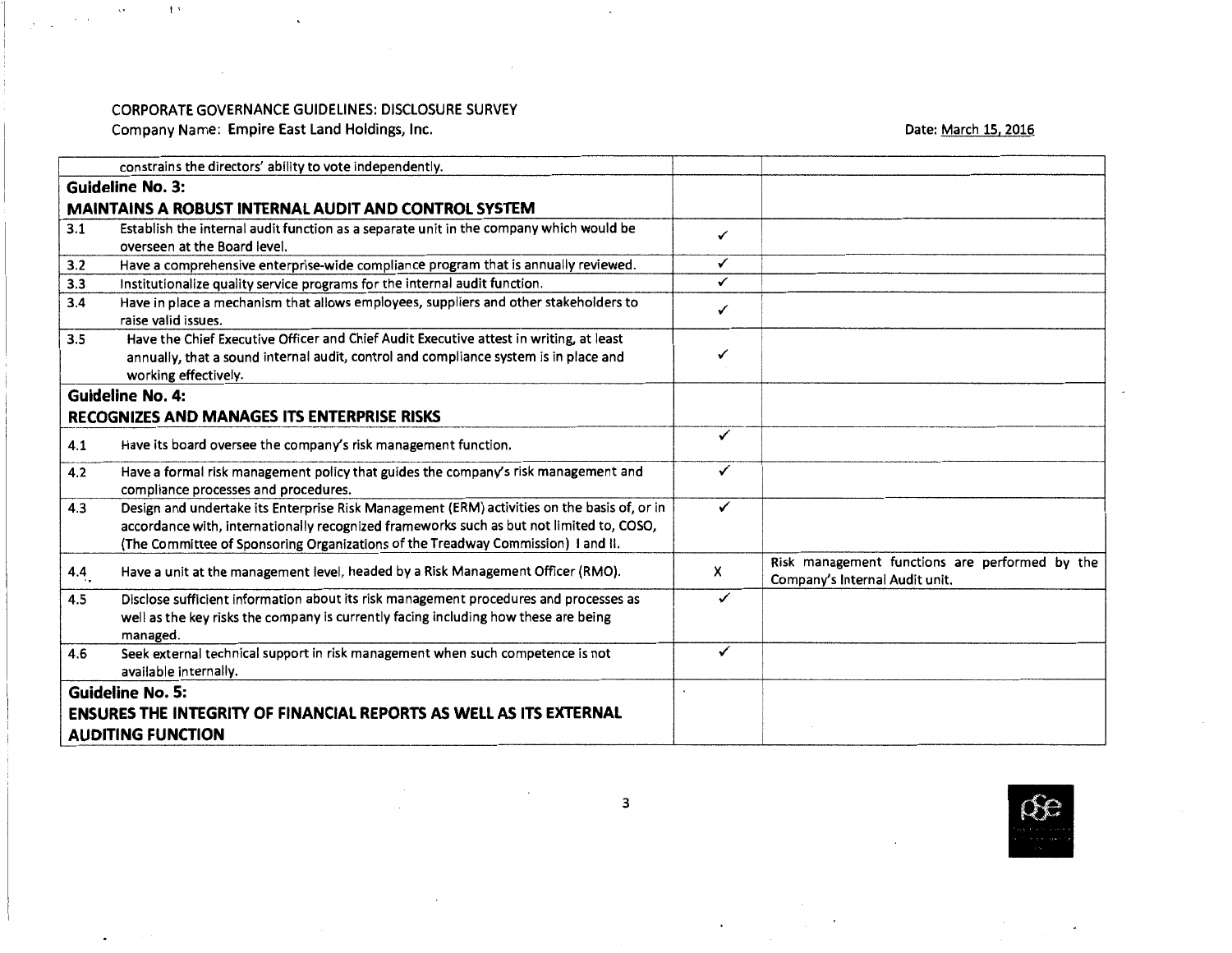$\Delta$ 

Company Name: Empire East Land Holdings, Inc.

 $\mathcal{A}$ 

I'

 $\rightarrow$   $^{\star}$ 

 $\bullet$ 

 $\langle \sigma_{\rm{eff}} \rangle$ 

 $\sim$ 

## Date: March 15, 2016

| 5.1                                                                | Have the board Audit Committee approve all non-audit services conducted by the external<br>auditor. The Committee should ensure that the non-audit fees do not outweigh the fees<br>earned from the external audit. |                         |                                                                                                                                                                 |
|--------------------------------------------------------------------|---------------------------------------------------------------------------------------------------------------------------------------------------------------------------------------------------------------------|-------------------------|-----------------------------------------------------------------------------------------------------------------------------------------------------------------|
| 5.2                                                                | Ensure that the external auditor is credible, competent, and should have the ability to<br>understand complex related party transactions, its counterparties, and valuations of such<br>transactions.               | ✓                       |                                                                                                                                                                 |
| 5.3                                                                | Ensure that the external auditor has adequate quality control procedures.                                                                                                                                           | $\checkmark$            |                                                                                                                                                                 |
| 5.4                                                                | Disclose relevant information on the external auditors.                                                                                                                                                             | ✓                       |                                                                                                                                                                 |
| 5.5                                                                | Ensures that the external audit firm is selected on the basis of a fair and transparent tender<br>process.                                                                                                          | ✓                       |                                                                                                                                                                 |
| 5.6                                                                | Have its audit committee conduct regular meetings and dialogues with the external audit<br>team without anyone from management present.                                                                             | ✓                       | The Audit Committee has access to the external audit<br>team and may request for meetings and dialogues in<br>connection with the performance of its functions. |
| 5.7                                                                | Have the financial reports attested to by the Chief Executive Officer and Chief Financial<br>Officer.                                                                                                               | ✓                       |                                                                                                                                                                 |
| 5.8                                                                | Have a policy of rotating the lead audit partner every five years.                                                                                                                                                  | $\overline{\checkmark}$ |                                                                                                                                                                 |
| <b>Guideline No. 6:</b>                                            |                                                                                                                                                                                                                     |                         |                                                                                                                                                                 |
| RESPECTS AND PROTECTS THE RIGHTS OF ITS SHAREHOLDERS, PARTICULARLY |                                                                                                                                                                                                                     |                         |                                                                                                                                                                 |
|                                                                    | THOSE THAT BELONG TO THE MINORITY OR NON-CONTROLLING GROUP                                                                                                                                                          |                         |                                                                                                                                                                 |
| 6.1                                                                | Adopt the principle of "one share, one vote."                                                                                                                                                                       | ✓                       |                                                                                                                                                                 |
| $6.2$                                                              | Ensure that all shareholders of the same class are treated equally with respect to voting<br>rights, subscription rights and transfer rights.                                                                       | ✓                       |                                                                                                                                                                 |
| 6.3                                                                | Have an effective, secure and efficient voting system.                                                                                                                                                              | $\checkmark$            |                                                                                                                                                                 |
| 6.4                                                                | Have effective shareholder voting mechanisms such as supermajority or "majority of<br>minority" requirements to protect minority shareholders against actions of controlling<br>shareholders.                       |                         | The Company complies with the provisions of existing<br>laws, rules and regulations providing for voting rights<br>of stockholders.                             |
| 6.5                                                                | Provide all shareholders with the notice and agenda of the annual general meeting (AGM)<br>at least thirty (30) days before a regular meeting and twenty (20) days before a special<br>meeting.                     | ✓                       | In compliance with the Implementing Rules and<br>Regulations of the Securities Regulation Code, the<br>Company provides all shareholders with the notice        |

 $\bullet$ 



4

 $\ddot{\phantom{0}}$ 

 $\sim$ 

 $\mathcal{A}^{\mathcal{A}}$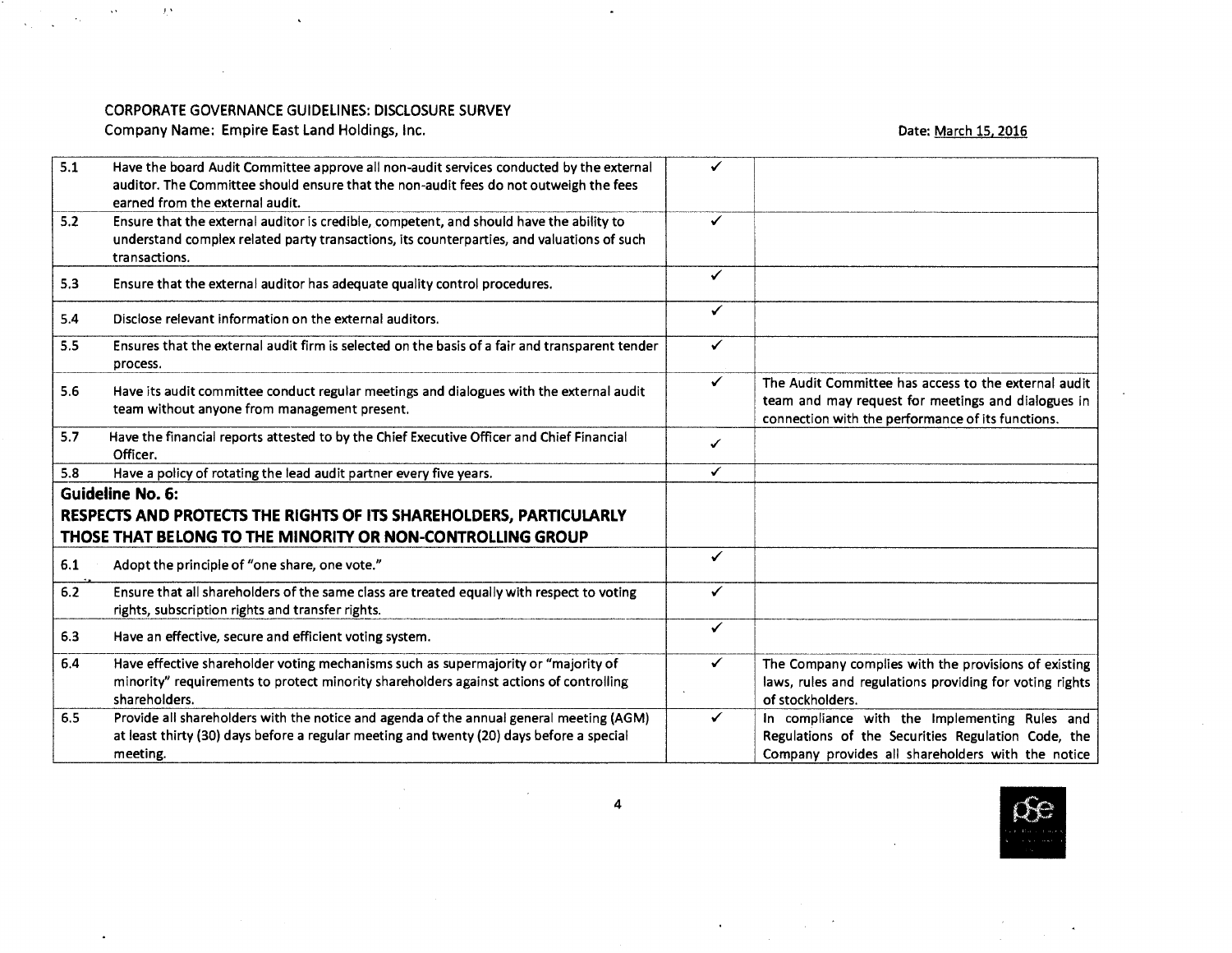$\mathbf{x}$ 

Company Name: Empire East land Holdings, Inc.

 $\sim 10^{-11}$ 

 $\chi_{\rm M}$ 

 $\alpha$ 

 $\ddot{\phantom{0}}$ 

## Date: March 15, 2016

|      |                                                                                                                                                                                                                                                                               |   | and the agenda of stockholder meetings together with<br>the information statement and/or management<br>report at least fifteen (15) business days before a |  |
|------|-------------------------------------------------------------------------------------------------------------------------------------------------------------------------------------------------------------------------------------------------------------------------------|---|------------------------------------------------------------------------------------------------------------------------------------------------------------|--|
|      |                                                                                                                                                                                                                                                                               |   | regular or special meeting.                                                                                                                                |  |
| 6.6  | Allow shareholders to call a special shareholders meeting, submit a proposal for<br>consideration at the AGM or the special meeting, and ensure the attendance of the<br>external auditor and other relevant individuals to answer shareholder questions in such<br>meetings. | ✓ |                                                                                                                                                            |  |
| 6,7  | Ensure that all relevant questions during the AGM are answered.                                                                                                                                                                                                               | ✓ |                                                                                                                                                            |  |
| 6.8  | Have clearly articulated and enforceable policies with respect to treatment of minority<br>shareholders.                                                                                                                                                                      | ✓ |                                                                                                                                                            |  |
| 6.9  | Avoid anti-takeover measures or similar devices that may entrench management or the<br>existing controlling shareholder group.                                                                                                                                                | ✓ |                                                                                                                                                            |  |
| 6.10 | Provide all shareholders with accurate and timely information regarding the number of<br>shares of all classes held by controlling shareholders and their affiliates.                                                                                                         | ✓ |                                                                                                                                                            |  |
| 6.11 | Have a communications strategy to promote effective communication with shareholders.                                                                                                                                                                                          | ✓ |                                                                                                                                                            |  |
| 6.12 | Have at least thirty percent (30%) public float to increase liquidity in the market.                                                                                                                                                                                          | X | The Company complies with the Rule on Minimum<br>Public Ownership by maintaining a minimum public<br>float of 10% of its issued and outstanding shares.    |  |
| 6.13 | Have a transparent dividend policy.                                                                                                                                                                                                                                           | ✓ |                                                                                                                                                            |  |
|      | <b>Guideline No. 7:</b>                                                                                                                                                                                                                                                       |   |                                                                                                                                                            |  |
|      | ADOPTS AND IMPLEMENTS AN INTERNATIONALLY-ACCEPTED DISCLOSURE AND                                                                                                                                                                                                              |   |                                                                                                                                                            |  |
|      | <b>TRANSPARENCY REGIME</b>                                                                                                                                                                                                                                                    |   |                                                                                                                                                            |  |
| 7.1  | Have written policies and procedures designed to ensure compliance with the PSE and SEC<br>disclosure rules, as well as other disclosure requirements under existing laws and<br>regulations.                                                                                 | ✓ |                                                                                                                                                            |  |
| 7.2  | Disclose the existence, justification, and details on shareholders agreements, voting trust<br>agreements, confidentiality agreements, and such other agreements that may impact on<br>the control, ownership, and strategic direction of the company.                        | ✓ |                                                                                                                                                            |  |

 $\Box$ 



5

 $\bullet$  .

 $\sim$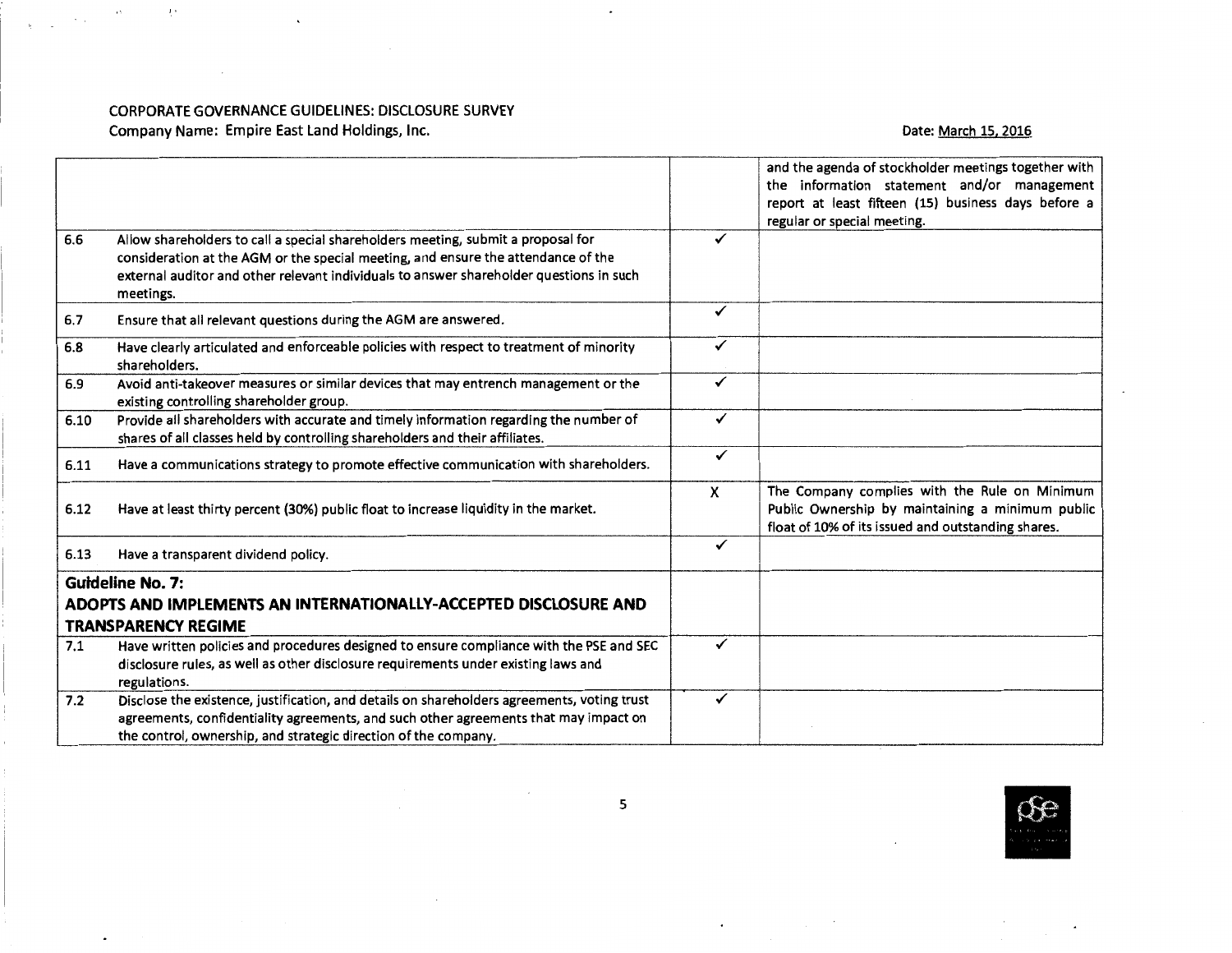Company Name: Empire East Land Holdings, Inc.

 $\mathbb{C}^*$ 

 $\sim$ 

 $\sim$   $\sim$  $\sim$  $\Delta\omega$  $\sim$ 

### Date: March 15, 2016

| 7.3 | Disclose its director and executive compensation policy.                                                                                                                                                                                                                                                                                                      | ✔            |                                                                                                                                                                                                                                                                                                                                                                                     |
|-----|---------------------------------------------------------------------------------------------------------------------------------------------------------------------------------------------------------------------------------------------------------------------------------------------------------------------------------------------------------------|--------------|-------------------------------------------------------------------------------------------------------------------------------------------------------------------------------------------------------------------------------------------------------------------------------------------------------------------------------------------------------------------------------------|
| 7.4 | Disclose names of groups or individuals who hold 5% or more ownership interest in the<br>company, significant cross-shareholding relationship and cross guarantees, as well as the<br>nature of the company's other companies if it belongs to a corporate group.                                                                                             | ✓            |                                                                                                                                                                                                                                                                                                                                                                                     |
| 7.5 | Disclose annual and quarterly consolidated reports, cash flow statements and special audit<br>revisions. Consolidated financial statements shall be published within 90 days from the end<br>of the financial year, while interim reports shall be published within 45 days from the end<br>of the reporting period.                                          | $\checkmark$ | In accordance with the implementing Rules and<br>Regulations of the Securities Regulation Code, the<br>Company discloses its audited consolidated financial<br>statements as part of the annual report within 105<br>days after the end of the fiscal year, and its interim<br>reports within 45 days after the end of each of the<br>first three (3) quarters of each fiscal year. |
| 7.6 | Disclose to shareholders and the Exchange any changes to its corporate governance<br>manual and practices, and the extent to which such practices conform to the SEC and PSE<br>CG Guidelines.                                                                                                                                                                | ✓            |                                                                                                                                                                                                                                                                                                                                                                                     |
| 7.7 | Publish and/or deliver to its shareholders in a timely fashion all information and materials<br>relevant to corporate actions that require shareholder approval.                                                                                                                                                                                              | ✓            |                                                                                                                                                                                                                                                                                                                                                                                     |
| 7.8 | Disclose the trading of the corporation's shares by directors, officers (or persons<br>performing similar functions) and controlling shareholders. This shall also include the<br>disclosure of the company's purchase of its shares from the market (e.g share buy-back<br>program).                                                                         | ✓            |                                                                                                                                                                                                                                                                                                                                                                                     |
| 7.9 | Disclose in its annual report the principal risks to minority shareholders associated with the<br>identity of the company's controlling shareholders; the degree of ownership<br>concentration; cross-holdings among company affiliates; and any imbalances between the<br>controlling shareholders' voting power and overall equity position in the company. | ✓            |                                                                                                                                                                                                                                                                                                                                                                                     |
|     | <b>Guideline No. 8:</b>                                                                                                                                                                                                                                                                                                                                       |              |                                                                                                                                                                                                                                                                                                                                                                                     |
|     | RESPECTS AND PROTECTS THE RIGHTS AND INTERESTS OF EMPLOYEES,                                                                                                                                                                                                                                                                                                  |              |                                                                                                                                                                                                                                                                                                                                                                                     |
|     | <b>COMMUNITY, ENVIRONMENT, AND OTHER STAKEHOLDERS</b>                                                                                                                                                                                                                                                                                                         |              |                                                                                                                                                                                                                                                                                                                                                                                     |
| 8.1 | Establish and disclose a clear policy statement that articulates the company's recognition<br>and protection of the rights and interests of key stakeholders specifically its employees,<br>suppliers & customers, creditors, as well the community, environment and other key<br>stakeholder groups.                                                         | ✓            |                                                                                                                                                                                                                                                                                                                                                                                     |



6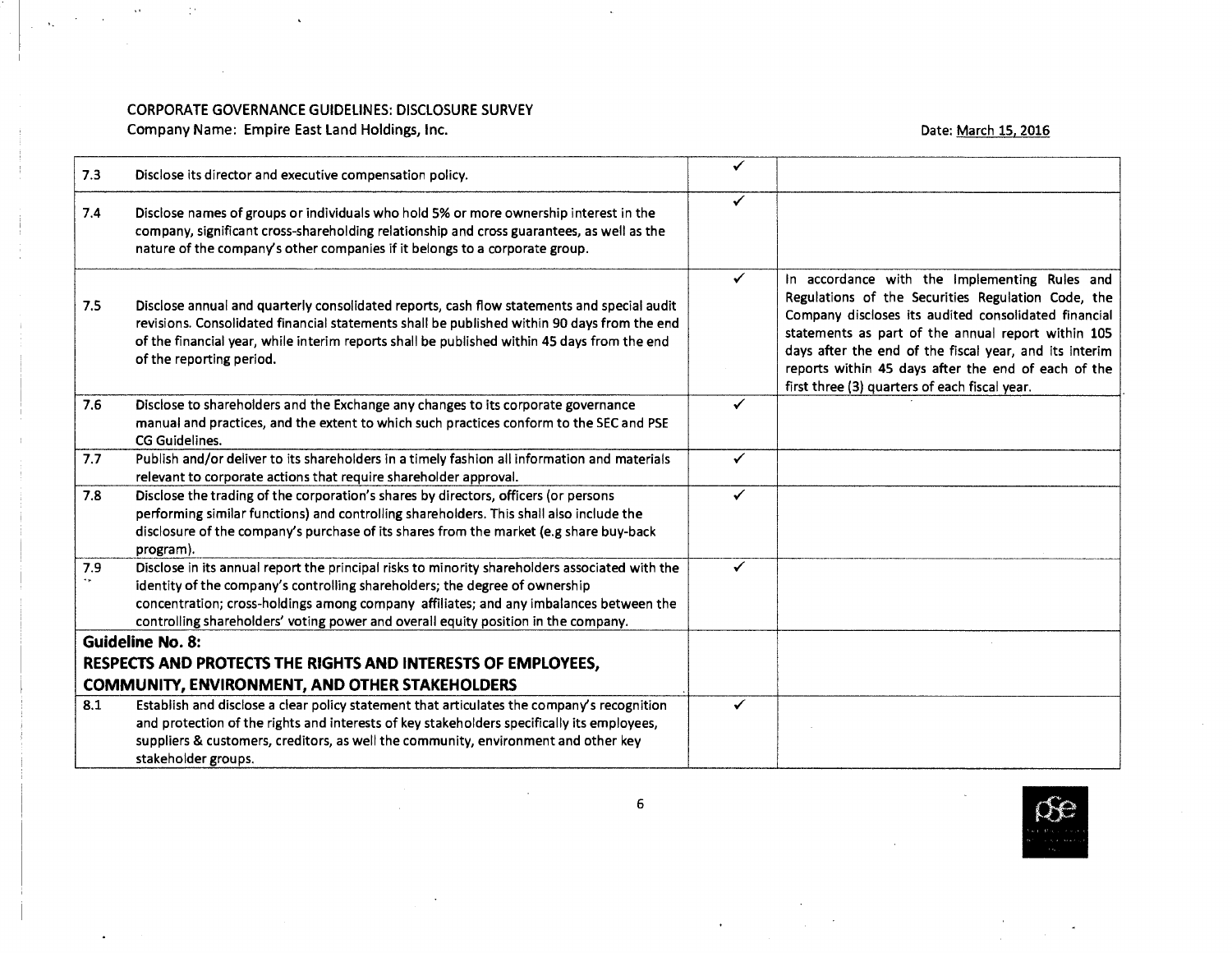Company Name: Empire East Land Holdings, Inc.

 $\mathbf{v}$ 

 $\mathcal{L}_{\text{max}}$  and  $\mathcal{L}_{\text{max}}$ 

 $\label{eq:2.1} \frac{1}{2}\sum_{i=1}^n\frac{1}{2}\sum_{i=1}^n\frac{1}{2}\sum_{i=1}^n\frac{1}{2}\sum_{i=1}^n\frac{1}{2}\sum_{i=1}^n\frac{1}{2}\sum_{i=1}^n\frac{1}{2}\sum_{i=1}^n\frac{1}{2}\sum_{i=1}^n\frac{1}{2}\sum_{i=1}^n\frac{1}{2}\sum_{i=1}^n\frac{1}{2}\sum_{i=1}^n\frac{1}{2}\sum_{i=1}^n\frac{1}{2}\sum_{i=1}^n\frac{1}{2}\sum_{i=1}^n\$ 

 $\overline{\phantom{a}}$ 

 $\sim 10^{10}$ 

Date: March 15, 2016

| 8.2                                                                                                  | Have in place a workplace development program.                                                                                                                                                                                                                                                                                                                                                                                                                       | ✓ |                                                                                                                                      |
|------------------------------------------------------------------------------------------------------|----------------------------------------------------------------------------------------------------------------------------------------------------------------------------------------------------------------------------------------------------------------------------------------------------------------------------------------------------------------------------------------------------------------------------------------------------------------------|---|--------------------------------------------------------------------------------------------------------------------------------------|
| 8.3                                                                                                  | Have in place a merit-based performance incentive mechanism such as an employee stock<br>option plan (ESOP) or any such scheme that awards and incentivizes employees, at the<br>same time aligns their interests with those of the shareholders.                                                                                                                                                                                                                    | ✓ |                                                                                                                                      |
| 8.4                                                                                                  | Have in place a community involvement program.                                                                                                                                                                                                                                                                                                                                                                                                                       | ✓ |                                                                                                                                      |
| 8.5                                                                                                  | Have in place an environment-related program.                                                                                                                                                                                                                                                                                                                                                                                                                        | ✓ |                                                                                                                                      |
| 8.6                                                                                                  | Have clear policies that guide the company in its dealing with its suppliers, customers,<br>creditors, analysts, market intermediaries and other market participants.                                                                                                                                                                                                                                                                                                | ✓ |                                                                                                                                      |
| <b>Guideline No. 9:</b><br>DOES NOT ENGAGE IN ABUSIVE RELATED-PARTY TRANSACTIONS AND INSIDER TRADING |                                                                                                                                                                                                                                                                                                                                                                                                                                                                      |   |                                                                                                                                      |
| 9.1                                                                                                  | Develop and disclose a policy governing the company's transactions with related parties.                                                                                                                                                                                                                                                                                                                                                                             | ✓ |                                                                                                                                      |
| 9.2                                                                                                  | Clearly define the thresholds for disclosure and approval for RPTs and categorize such<br>transactions according to those that are considered de minimis or transactions that need<br>not be reported or announced, those that need to be disclosed, and those that need prior<br>shareholder approval. The aggregate amount of RPT within any twelve (12) month period<br>should be considered for purposes of applying the thresholds for disclosure and approval. | ✓ |                                                                                                                                      |
| 9.3                                                                                                  | Establish a voting system whereby a majority of non-related party shareholders approve<br>specific types of related party transactions in shareholders meetings.                                                                                                                                                                                                                                                                                                     | ✓ | The Company complies with the voting requirements<br>prescribed under its By-Laws and under existing laws,<br>rules and regulations. |
| 9.4                                                                                                  | Have its independent directors or audit committee play an important role in reviewing<br>significant RPTs.                                                                                                                                                                                                                                                                                                                                                           | ✓ |                                                                                                                                      |
| 9.5                                                                                                  | Be transparent and consistent in reporting its RPTs. A summary of such transactions shall<br>be published in the company's annual report.                                                                                                                                                                                                                                                                                                                            | ✓ |                                                                                                                                      |
| 9.6                                                                                                  | Have a clear policy in dealing with material non-public information by company insiders.                                                                                                                                                                                                                                                                                                                                                                             | ✓ |                                                                                                                                      |
| 9.7                                                                                                  | Have a clear policy and practice of full and timely disclosure to shareholders of all material<br>transactions with affiliates of the controlling shareholders, directors or management.                                                                                                                                                                                                                                                                             | ✓ |                                                                                                                                      |
|                                                                                                      | <b>Guideline No. 10:</b>                                                                                                                                                                                                                                                                                                                                                                                                                                             |   |                                                                                                                                      |

 $\hat{\mathbf{z}}$ 



٠

 $\bullet$ 

 $\sim 100$